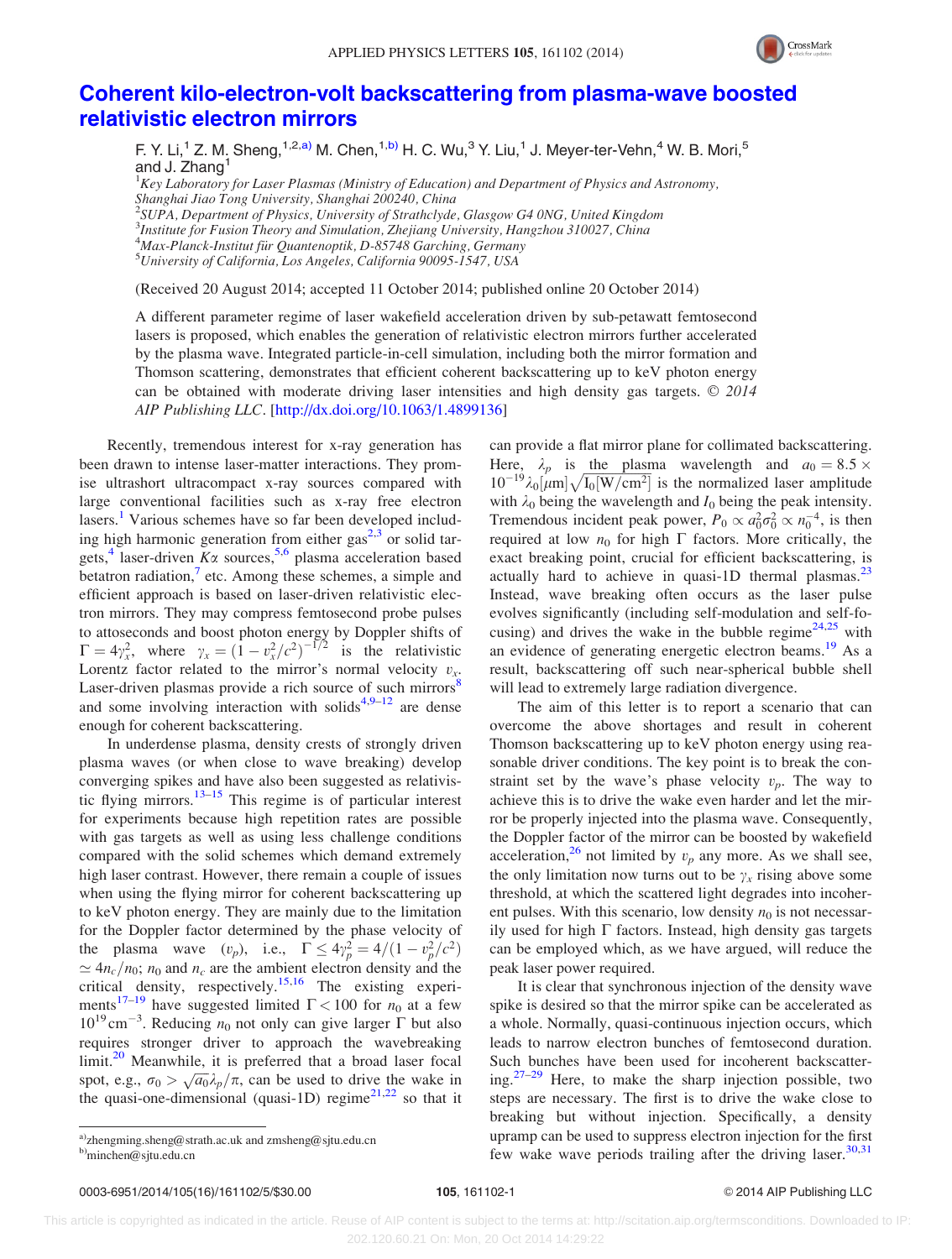For the ramp of high enough gradients, sequential contraction of the plasma wavelength (along the laser direction) dominates so that the wave can travel at superluminal speeds. As a result, at high nonlinearities, the density crests can be stably compressed into spikes without premature injection. This free of injection eventually terminates as the laser pulse propagates through the ramp to the following uniform region where the wave's phase speed becomes subluminal. It refers to the second step as the sharp injection. As the phase speed falls below the light speed abruptly at the density transition region, a major part of the tightly compressed density crest is injected as a whole. Details of the controlled injection are described in a previous publication. $30$ 

This sharp injection actually works over a wide range of plasma densities and for given density the laser amplitude only has to meet some threshold. Here, in order to drive the boosted mirrors with reasonable laser conditions, we propose using high density gas plasmas ( $\sim$ 10<sup>20</sup> cm<sup>-3</sup>) so that a laser focal spot of  $10 \sim 20 \mu m$  is sufficient for wake excitation in the quasi-1D regime. Notice that most experiments on wakefield acceleration are currently operated in the bubble regime with low densities  $(10^{17} \sim 10^{18} \text{ cm}^{-3})$  for the generation of GeV beams. $32,33$  However, it is the essence of the new parameter regime that allows dense electron sheets to be trapped and the consequent generation of coherent keV backscattering instead of the incoherent sources normally obtained so far.7,27,28

Below we demonstrate coherent backscattering off the injected mirror via particle-in-cell (PIC) simulations.<sup>34</sup> At first, 1D PIC simulations are used to illustrate the basic features. The interaction geometry is shown in Fig.  $1(a)$ . A 12.5-cycle driving laser, polarized along z axis, propagates in the +x direction with dimensionless amplitude  $a_0 = 6$ , corresponding to  $I_0 = 7.7 \times 10^{19} \,\mathrm{W/cm^2}$  for  $\lambda_0 = 0.8 \,\mu \mathrm{m}$ . The plasma density is  $n_0 = 7 \times 10^{19} \text{ cm}^{-3}$  at  $x \in [45, 75] \mu \text{m}$ with a  $45 \mu m$  long ramping front. The probe pulse, polarized along y axis, propagates in the opposite direction and is appropriately delayed so that it meets the first density spike shortly after the sharp injection. The probe pulse with amplitude  $a_{pr} = 0.1$  has the same frequency as the driver  $(\omega_{pr} = \omega_0 = 2\pi c/\lambda_0)$  and takes a 12.5-cycle rectangle shape in time domain. In the simulation,  $4000$  cells/ $\mu$ m are used to resolve the high-frequency backscattering. Anisotropic electron temperature is initialized, e.g., 10 s eV transverse temperature and much lower for the longitudinal one. The low longitudinal temperature is acceptable in experiments as the electrons released from atoms by prepulse ionization are first dominant in transverse quiver motion at subpicosecond time scales.

The inset of Fig. 1(a) shows a closer look of the injected density spike. A remarkable feature is the very sharp front edge<sup>35</sup> which, as expanded in phase space  $x-p<sub>y</sub>$  [see the inset of Fig. 1(b)], shows a monoenergetic peak of  $p_x \sim 10$  or  $\gamma_x \simeq 10.5$ . The evolution of this peak  $\gamma_x$  around the injection instant is given in Fig. 1(b). It is seen that  $\gamma_x$  is boosted by wakefield acceleration after  $t = 56 \mu m/c$ . Before that it is kept at about 5.5, in consistent with the estimation from  $\gamma_p \simeq \sqrt{n_c/n_0} = 5$ . Fig. 1(c), most importantly, presents the spectrum of the scattered pulse. It exhibits an ultrabroad bandwidth extending up to  $k_x/k_0 \approx 1000$  or 1.5 keV in



FIG. 1. Results of 1D PIC simulation. (a) Snapshot of electron density  $n_e$ , driving pulse  $E_z^2$ , and probe pulse  $E_y^2$  at  $t = 57 \mu m/c$  shortly after the injection of the first density wave spike; inset shows a closer look of the spike with its phase space  $x-p_y$  (colored according to  $p_x$ ) in the inset of (b). (b) Evolution of peak  $\gamma_x$  of the mirror spike around the time instant of injection; (c) spatial spectrum of the scattered pulse  $E_y$  (corresponding intensity profile  $E_y^2$  in the inset) from the injected spike. The red curve refers to the spectrum obtained for the driving laser of  $a_0 = 2.5$  while keeping the other parameters fixed.

photon energy with  $k_0 = 2\pi/\lambda_0$ . The corresponding spatial profile (see the inset therein) consists of only 3.5 cycles, rather than 12.5 cycles for the probe pulse. This selfcontraction effect<sup>36</sup> is mainly ascribed to high enough  $\gamma_x$ , for which the coherent reflection condition<sup>38</sup> (i.e., the coherent reflection condition<sup>38</sup> (i.e.,  $n_e \gg 10^{13} \gamma_x^4 \text{ cm}^{-3}$ ) is no longer satisfied and the backscattering becomes incoherent and orders of magnitude weaker in intensity. That means the scattered pulse can adjust itself as a few-cycle attosecond x-ray pulse regardless of the incident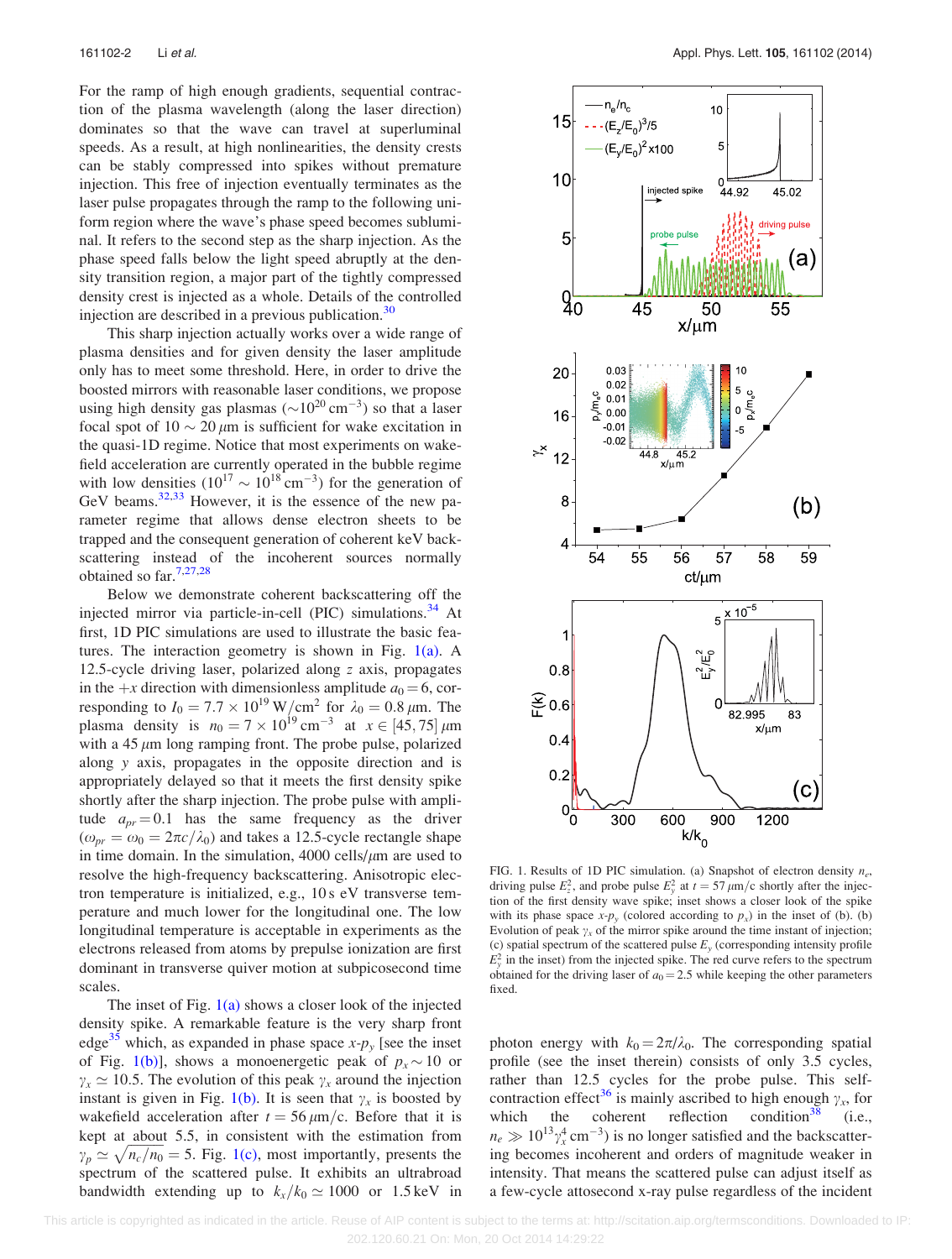

FIG. 2. (a) Peak scattering fields  $E_{s,peak}$  and (b) frequency upshifting factor for the corresponding spectra peak  $\Gamma_{peak}$  versus different probe laser amplitudes. Blue dots and red solid curves represent 1D simulation results and the nonlinear theory predications, respectively.

probe pulse length. Here, the coherent backscattering terminates at about  $t = 58.5 \,\mu\text{m/c}$  related to  $\gamma_x \approx 16$  or  $\Gamma = 1024$ , which is in fair agreement with the maximal upshifted frequency visible. For comparison, the spectrum of reflection from the non-breaking density crest is also plotted in Fig. 1(c); only  $\Gamma \simeq 16$  is obtained corresponding to  $\gamma_x \simeq 2$ .

The maximal amplitude of the scattered pulse [see the inset of Fig. 1(c)] is  $E_{s,peak}/E_0 = 0.0063$  or 25 GV/m, corresponding to a field reflectivity of  $E_{s,peak}/E_{pr} = 6.3\%$ , where  $E_0 = m_e \omega_0 c/e$  is the normalizing field and  $E_{pr} = a_{pr}E_0$  is the probe pulse field. The coherent reflectivity can also be estimated using the basic 1D model. $37,38$  For the sake of simplicity and also as indicated by the inset of Fig.  $1(a)$ , we use  $n_s(x) = n_{s0} \exp(x/d)$  (for  $x \le 0$  whereas zero) to approximate the density shape of the injected spike with  $d$  being a characteristic thickness. The electric field reflectivity of the mirror is then derived as

$$
\eta = C\pi \frac{\Omega_{s0}}{\omega_{pr}} \frac{d}{\Lambda_{s0}} \frac{\gamma_x^2 (1 + \beta_x)}{\gamma}, \qquad (1)
$$

where  $C = \left[1 + 16d^2\pi^2\gamma_x^4(1+\beta_x)^2/\lambda_{pr}^2\right]^{-1/2}$  with  $\lambda_{pr}$  being the probe laser wavelength,  $\Omega_{s0} = \sqrt{e^2 n_{s0}/\epsilon_0 m_e}$  is the plasma frequency associated with the maximal mirror density, and  $\Lambda_{s0} = 2\pi c/\Omega_{s0}$ . For the simulated parameters,  $n_{s0} \simeq 7.8n_c$ ,  $d \simeq 0.0025\lambda_0$ , and  $\gamma_x \simeq 14$ , the reflectivity amounts to  $\eta \simeq 14.3\%$ , which is in reasonable agreement with the above observation. The infinitely sharp front of the spike used in the calculation may account for the slight overestimation by the theoretical model.

A series of simulations with different probe laser amplitudes (up to  $E_{pr}/E_0 > 1$ ) is also conducted to study nonlinear backscattering off the boosted mirror. Figure 2 presents the maximal scattering fields  $E_{s,peak}$  and the upshifting factors  $\Gamma_{peak}$  for the corresponding spectra peak. For high-amplitude probe laser, its nonlinear ponderomotive force damps the mirror energy or the Doppler factor continuously as  $E_{pr}/E_0$ increases, while  $E_{s,peak}$  finally becomes saturated. These nonlinear features have been derived as  $\Gamma_{peak} \simeq 4\gamma_x^2/(1+\gamma_z^2)$  $E_{pr}^2/E_0^2$  and  $E_{s,peak} = E_{sat}(E_{pr}/E_0)(1 + E_{pr}^2/E_0^2)^{-1/2}$  with  $E_{sat}^{F}$  being the saturated amplitude,<sup>36</sup> and they show fair agreement with the simulation results.

To further explore the multidimensional effects of the boosted flying mirror concept, high resolution 2D PIC simulations (e.g., with the spatial mesh grid  $1800 \times 100$  cells per square microns) are conducted. Notice that this resolution, though already high, is not yet sufficient to resolve the highest frequency that could be observed in the above 1D simulations which employed a higher resolution. To compensate this incapacity due to limited computational resources, highly nonlinear backscattering at  $E_{pr}/E_0 = 1$  [the nonlinearity can reduce the effective  $\Gamma$  factors as shown in Fig. 2(b)] is performed. The simulation parameters are similar to that for Fig. 1 except that a focal spot of  $17 \mu m$  (about 1.6 times the nonlinear plasma wavelength  $\lambda_{np}$ ) is used to drive the wake in the quasi-1D regime. Figure  $3(a)$  shows the scattered pulse within a diameter of 10  $\mu$ m. The scattered pulse amplitude is  $E_{scat}/E_0 \simeq 0.1$ , corresponding to a peak intensity  $\sim$ 10<sup>16</sup> W/cm<sup>2</sup>. The paraboloidal shape of the injected sheet arising from nonlinear plasma frequency shifts $21$  directly maps into the scattered pulse with a small curvature of  $\sim$ 1/40  $\mu$ m<sup>-1</sup>, as shown in Fig. 3(a). More flat mirror planes for more collimated backscattering can be expected for a transversely super-Gaussian driving pulse.

Additional multidimensional effects come from the transverse momentum (e.g.,  $p_y$  in the 2D geometry) of the injected mirror, which holds even for non-breaking density wave crest and grows continuously during wakefield acceleration after injection. $22$  As documented in a number of papers,<sup>10,11,38</sup> the transverse momenta may make  $\Gamma = 4\gamma_x^2$ 



FIG. 3. Results of 2D PIC simulation. (a) Spatial profile of scattered pulse  $E_z/$  $E<sub>0</sub>$  (the probe laser is now polarized in z direction while the driver in y direction) and (b) corresponding spectrum in space  $k_x$ -y. (c) Schematic of backscattering off the boosted flying mirror, where  $\varphi$  is the angle between  $\vec{p}_x$  and the total momentum  $\vec{p}$ , and  $\theta$  is the angle of the normal direction of the mirror segment relative to the  $+x$ direction.

This article is copyrighted as indicated in the article. Reuse of AIP content is subject to the terms at: http://scitation.aip.org/termsconditions. Downloaded to IP: 202.120.60.21 On: Mon, 20 Oct 2014 14:29:22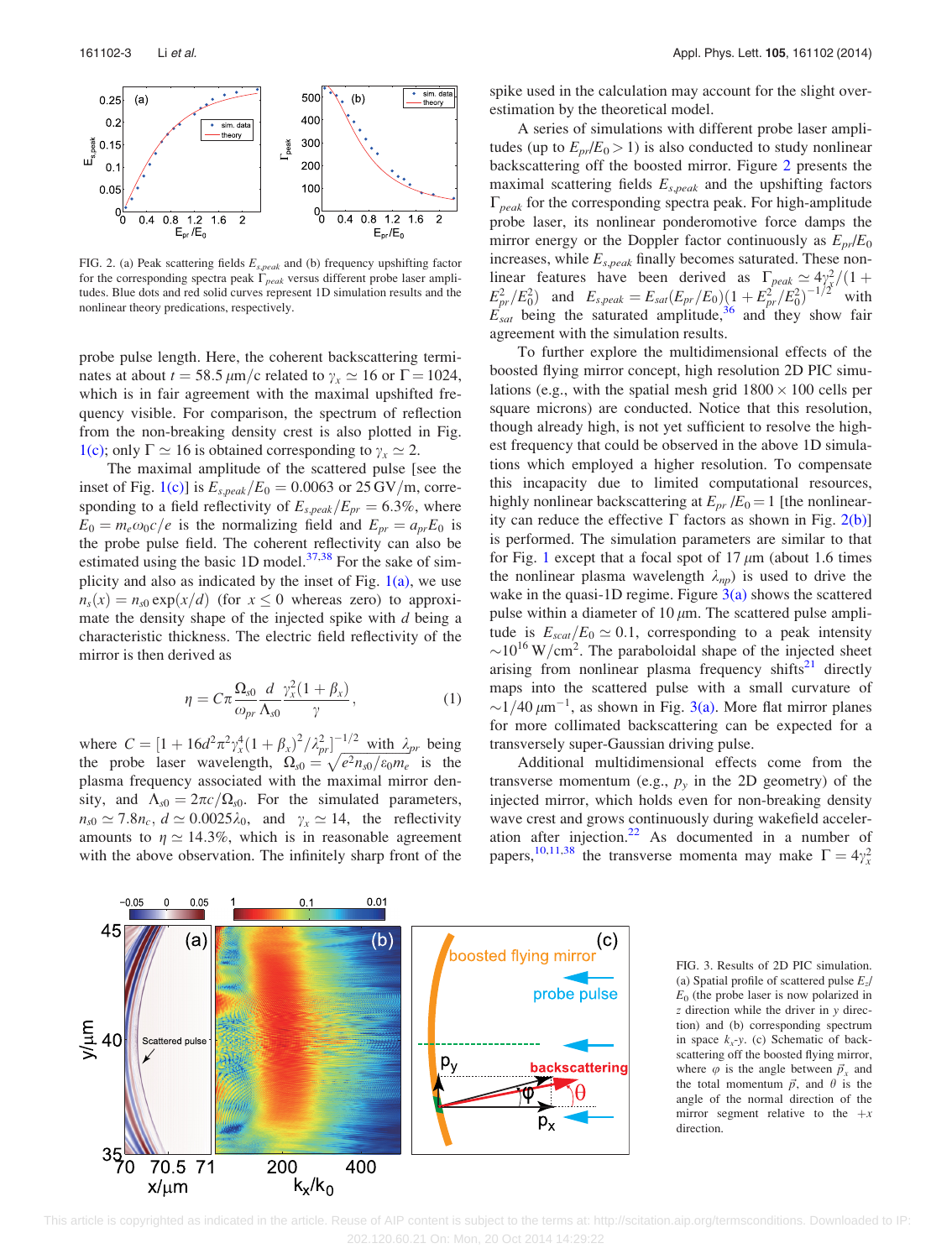significantly smaller than the full Doppler factor  $4\gamma^2$  with  $\gamma = \gamma_x [1 + (p_y/m_e c)^2]^{1/2}$ . However, the scattered spectrum shown in space  $k_x$ -y [see Fig. 3(b)] is almost uniform transversely. To account for this feature, we select a segment of the thin mirror [see the schematic in Fig.  $3(c)$ ] and analyze its behavior in backscattering. For coherent backscattering off a mirror with  $\gamma \gg 1$ , the scattered pulse is always directed close to the normal direction  $(\vec{n})$  of the segment with angle  $\theta$  relative to the  $+x$  direction.<sup>38</sup> For the present quasi-1D wave,  $\theta$  is approximated by  $tan \theta = -d\lambda_{np}/dy$ with  $\lambda_{np}$  being the plasma wavelength at each transverse position y. On the other hand, the segment electrons move at an angle defined as tan  $\varphi = p_y/p_x$ . The momentum along the normal direction is then given by  $p_n = p_x \cos\theta + p_y \sin\theta$ . The near uniform spectrum shown above requires

$$
\Gamma_n \cos \theta \ge 4\gamma_x^2, \tag{2}
$$

where  $\Gamma_n = 4/(1 - p_n^2/m_e^2 c^2 \gamma^2)$  is the relativistic Doppler factor of this segment. With substitution of the above definitions, Eq. (2) is equivalent to  $\left| \frac{d\lambda_{np}}{dr} \right| \leq \frac{2p_x p_y}{(p_x^2 - p_y^2/2)}$  $-1/2$ ). This inequality sets an upper limit (about several times the angle of  $\varphi$ ) for  $\theta$  and can be readily met for the small curvature mirror driven in the quasi-1D regime. This effect can also be simply explained as that the tilt mirror surface deflects the coherent scattering close to the electron momenta direction, so that the full Doppler factors are almost recovered.

The uniform spectrum shows a peak at  $k_x/k_0 \sim 200$ which follows precisely the nonlinear 1D results of Fig.  $2(b)$ . This strongly suggests that the above 1D scaling for higher upshifting factors (e.g., up to keV level) also applies to high dimensions, though direct verifications are restricted by higher resolutions available. For the present case, the scattered pulse (0.1 TW peak power and 4 nm center wavelength) delivers over  $10^{10}$  photons in 30 as. The energy conversion efficiency from the probe laser to the scattered xray pulse is about a few  $10^{-4}$ . The high-flux coherent x-ray pulses are acquired with a table-top facility that is typical for laser wakefield acceleration.<sup>27,28</sup> They can be competitive with the large and expensive x-ray free electron lasers in the peak power and also possess much shorter durations. In addition, the present scenario works in the quasi-1D regime so that it can be scaled up to larger driving focal spots delivered by multi-petawatt lasers.

In conclusion, we have proposed a different parameter regime of laser wakefield acceleration for coherent Thomson backscattering. This specific regime allows thin disk-like density wave crests to be compressed and trapped in the wake wave. They may serve as boosted mirrors with the Doppler factor no longer limited by the wave's phase velocity. Laser-like attosecond backscatterings up to keV photon energy have been derived using PIC simulations. Since high density gas targets are used, some hundred-terawatt lasers focused at about 10  $\mu$ m are sufficient to drive the boosted mirrors. These parameters are all within current technologies. The experimental implementation of the present scheme would also benefit from the advanced techniques developed for monitoring the backscattering at femtosecond time scales. $12,19$ 

Z.M.S. thanks the OSIRIS Consortium at UCLA and IST for providing access to OSIRIS 2.0 framework. This work was supported in part by the National Basic Research Program of China (Grant No. 2013CBA01504), the National Science Foundation of China (Grant Nos. 11121504, 11374210, and 11374209), and the MOST international collaboration project (Grant No. 2014DFG02330). Simulations were supported by Shanghai Supercomputer Center and the center for high performance computing at SJTU.

- <sup>1</sup>B. W. McNeil and N. R. Thompson, [Nat. Photonics](http://dx.doi.org/10.1038/nphoton.2010.239) 4, 814 (2010).
- $P^2P$ . Corkum and F. Krausz, [Nat. Phys.](http://dx.doi.org/10.1038/nphys620) 3, 381 (2007).
- ${}^{3}$ F. Krausz and M. Ivanov, [Rev. Mod. Phys.](http://dx.doi.org/10.1103/RevModPhys.81.163) 81, 163 (2009).
- <sup>4</sup>U. Teubner and P. Gibbon, [Rev. Mod. Phys.](http://dx.doi.org/10.1103/RevModPhys.81.445) **81**, 445 (2009).
- ${}^5L$ . M. Chen, M. Kando, M. Xu, Y. Li, J. Koga, M. Chen, H. Xu, X. Yuan,
- Q. Dong, Z. Sheng et al., *[Phys. Rev. Lett.](http://dx.doi.org/10.1103/PhysRevLett.100.045004)* **100**, 045004 (2008).
- L. M. Chen, F. Liu, W. Wang, M. Kando, J. Mao, L. Zhang, J. Ma, Y. Li,
- S. Bulanov, T. Tajima et al., *[Phys. Rev. Lett.](http://dx.doi.org/10.1103/PhysRevLett.104.215004)* **104**, 215004 (2010). <sup>7</sup>S. Corde, K. T. Phuoc, G. Lambert, R. Fitour, V. Malka, A. Rousse, A.
- Beck, and E. Lefebvre, [Rev. Mod. Phys.](http://dx.doi.org/10.1103/RevModPhys.85.1) 85, 1 (2013).
- S. V. Bulanov, T. Z. Esirkepov, M. Kando, A. S. Pirozhkov, and N. N. Rosanov, *[Phys.-Usp.](http://dx.doi.org/10.3367/UFNe.0183.201305a.0449)* 56, 429 (2013).
- <sup>9</sup>T. Z. Esirkepov, S. Bulanov, M. Kando, A. Pirozhkov, and A. Zhidkov,
- 
- [Phys. Rev. Lett.](http://dx.doi.org/10.1103/PhysRevLett.103.025002)  $103$ , 025002 (2009).<br><sup>10</sup>J. Meyer-ter-Vehn and H. C. Wu, [Eur. Phys. J. D](http://dx.doi.org/10.1140/epjd/e2009-00081-1) 55, 433 (2009).<br><sup>11</sup>H.-C. Wu, J. Meyer-ter-Vehn, J. Fernandez, and B. Hegelich, [Phys. Rev.](http://dx.doi.org/10.1103/PhysRevLett.104.234801)
- [Lett.](http://dx.doi.org/10.1103/PhysRevLett.104.234801) 104, 234801 (2010). 12D. Kiefer, M. Yeung, T. Dzelzainis, P. Foster, S. Rykovanov, C. L. Lewis, R. Marjoribanks, H. Ruhl, D. Habs, J. Schreiber et al., [Nat. Commun.](http://dx.doi.org/10.1038/ncomms2775) 4,
- 1763 (2013).  $13S$ . V. Bulanov, I. N. Inovenkov, V. I. Kirsanov, N. M. Naumova, and A. S.
- Sakharov, Kratk. Soobshch. Fiz. 6, 9 (1991). <sup>14</sup>C. Decker, W. Mori, K. C. Tzeng, and T. Katsouleas, [Phys. Plasmas](http://dx.doi.org/10.1063/1.872001) 3,
- 2047 (1996).  $15S$ . V. Bulanov, T. Esirkepov, and T. Tajima, [Phys. Rev. Lett.](http://dx.doi.org/10.1103/PhysRevLett.91.085001) 91, 085001
- 
- (2003).<br><sup>16</sup>T. Tajima and J. Dawson, [Phys. Rev. Lett.](http://dx.doi.org/10.1103/PhysRevLett.43.267) **43**, 267 (1979).<br><sup>17</sup>M. Kando, Y. Fukuda, A. Pirozhkov, J. Ma, I. Daito, L. M. Chen, T. Z. Esirkepov, K. Ogura, T. Homma, Y. Hayashi et al., [Phys. Rev. Lett.](http://dx.doi.org/10.1103/PhysRevLett.99.135001) 99,
- 135001 (2007).  $18M$ . Kando, A. Pirozhkov, K. Kawase, T. Z. Esirkepov, Y. Fukuda, H. Kiriyama, H. Okada, I. Daito, T. Kameshima, Y. Hayashi et al., [Phys.](http://dx.doi.org/10.1103/PhysRevLett.103.235003)
- [Rev. Lett.](http://dx.doi.org/10.1103/PhysRevLett.103.235003) **103**, 235003 (2009). <sup>19</sup>A. Pirozhkov, J. Ma, M. Kando, T. Z. Esirkepov, Y. Fukuda, L. M. Chen, I. Daito, K. Ogura, T. Homma, Y. Hayashi et al., [Phys. Plasmas](http://dx.doi.org/10.1063/1.2816443) (1994-
- present) 14, 123106 (2007). <sup>20</sup>C. Benedetti, C. Schroeder, E. Esarey, F. Rossi, and W. Leemans, *[Phys.](http://dx.doi.org/10.1063/1.4824811)*
- [Plasmas](http://dx.doi.org/10.1063/1.4824811) 20, 103108 (2013). <sup>21</sup>N. H. Matlis, S. Reed, S. S. Bulanov, V. Chvykov, G. Kalintchenko, T. Matsuoka, P. Rousseau, V. Yanovsky, A. Maksimchuk, S. Kalmykov
- <sup>22</sup>F. Y. Li, Z. M. Sheng, M. Chen, L. L. Yu, J. Meyer-ter-Vehn, W. B. Mori, and J. Zhang, "Radially polarized, half-cycle, attosecond pulses from laser wakefields through coherent synchrotron radiation," preprint wakefields through coherent synchrotron radiation," preprint
- 
- 
- [arXiv:1401.2799](http://arxiv.org/abs/1401.2799) (2014).<br><sup>23</sup>A. Solodov, V. Malkin, and N. Fisch, *[Phys. Plasmas](http://dx.doi.org/10.1063/1.2348087)* **13**, 093102 (2006).<br><sup>24</sup>A. Pukhov and J. Meyer-ter-Vehn, Appl. *Phys. B* **74**, 355 (2002).<br><sup>25</sup>W. Lu, M. Tzoufras, C. Joshi, F. Tsung, W. Mo
- and L. Silva, [Phys. Rev. ST Accel. Beams](http://dx.doi.org/10.1103/PhysRevSTAB.10.061301) <sup>10</sup>, 061301 (2007). 26E. Esarey, C. Schroeder, and W. Leemans, [Rev. Mod. Phys.](http://dx.doi.org/10.1103/RevModPhys.81.1229) <sup>81</sup>, 1229
- (2009).<br><sup>27</sup>H. Schwoerer, B. Liesfeld, H.-P. Schlenvoigt, K. U. Amthor, and R. Sauerbrey, *Phys. Rev. Lett.* **96**, 014802 (2006).
- $28$ K. T. Phuoc, S. Corde, C. Thaury, V. Malka, A. Tafzi, J. Goddet, R. Shah,
- S. Sebban, and A. Rousse, [Nat. Photonics](http://dx.doi.org/10.1038/nphoton.2012.82) <sup>6</sup>, 308 (2012). 29T. Xu, M. Chen, F. Y. Li, L. L. Yu, Z. M. Sheng, and J. Zhang, [Appl.](http://dx.doi.org/10.1063/1.4861594)
- [Phys. Lett.](http://dx.doi.org/10.1063/1.4861594) 104, 013903 (2014). <sup>30</sup>F. Y. Li, Z. M. Sheng, Y. Liu, J. Meyer-ter-Vehn, W. B. Mori, W. Lu, and J. Zhang, Phys. Rev. Lett. 110, 135002 (2013).
- <sup>31</sup>J. Mu, F. Y. Li, M. Zeng, M. Chen, Z.-M. Sheng, and J. Zhang, [Appl.](http://dx.doi.org/10.1063/1.4858960) [Phys. Lett.](http://dx.doi.org/10.1063/1.4858960) 103, 261114 (2013).